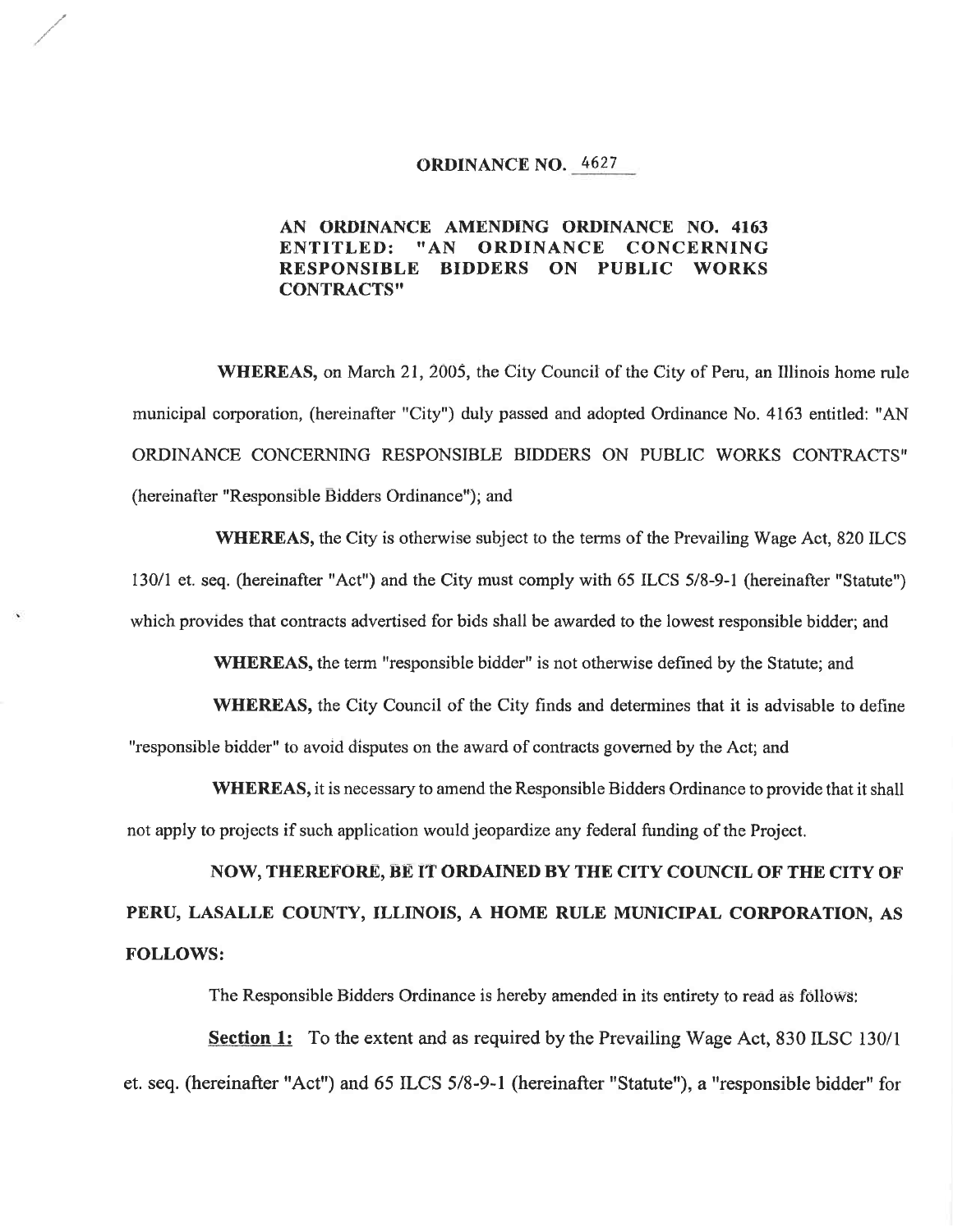public improvement projects let for bid shall meet the following criteria and submit evidence of compliance:

- (a) Compliance with all applicable laws prerequisite to doing business in the State of Illinois and, if applicable, in the City;
- (b) Certificates of insurance indicating coverages for general liability, workers' compensation, completed operations, and vehicle coverage;
- (c) Compliance with all provisions of the Act;
- (d) Certified as a "responsible bidder" by a designated committee of the City, consisting of the Mayor and two aldermen appointed by the Mayor, no less than 5 days prior to the last date for the return of the bids by a submission from the bidders to the City that the bidder is competent in the trades for which the bid is submitted. Such submission shall include, but not be limited to, a summary of all training for all those performing work, a work history of those performing work, and letters of recommendations from recent customers; and
- (e) Compliance with one or more of the following:

(i) Participation in apprenticeship and training programs approved and registered with the United States Department of Labor's Bureau of Apprenticeship and Training for the trade for which the bid is submitted;

(ii) Licensed by the State of Illinois for the trade for which the bid is submitted; and

(iii) Pre-certified as qualified by the Illinois Department of Transportation, Illinois Capital Development Board, or other State of lllinois agency for the trade for which the bid is submitted.

**SECTION 2:** The provisions of this Ordinance shall not apply to federally funded

construction projects if such application would jeopardize the receipt or use of federal funds in support of such a project.